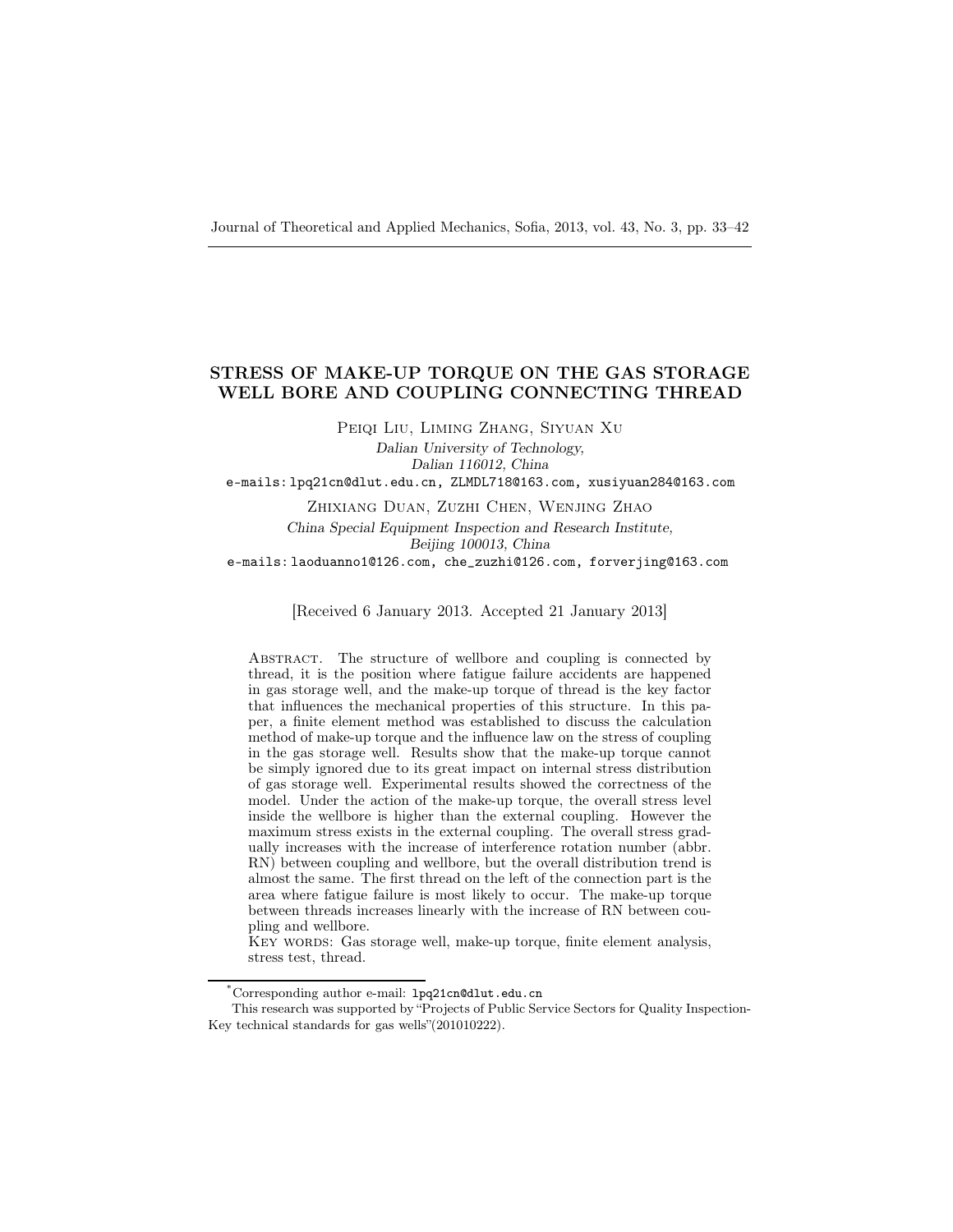#### 1. Introduction

The underground gas storage well has those advantages as a new type of a high pressure gas storage facility, such as small floor area, easy operation and low maintenance cost. Now, it has been widely used in natural gas vehicle filling stations. However, in the event of failure accident, the gas station will directly endanger people's lives and properties, because it is usually set up in the traffic arteries and other densely populated places. Therefore, the gas storage well has been included in special equipments safety supervision system and managed as III pressure vessels [1] in our country.

Figure 1 shows the structure of the gas storage well. The prototype of the gas storage well comes from oil and gas well. It is composed of an upper head, a well tube, a coupling and a lower head [2]. The buried depth is between 50 m and 300 m and the corresponding number of well tube is 5 to 30. Each well tube is linked through coupling in series. So, the thread connection joint is the basic structural unit of the gas storage well. The well tube and coupling of gas storage well, as well as the wellbore and well bottom device, are connected by the long-thread processed according to the API SPEC 5B [3]. The axial shift, produced by tightening the thread when connecting the thread, can achieve the interference on the joint surface of the internal and external thread tooth, as well as the special cone seal of thread groove. However, it's an injury to the tube body when processing the thread groove on the tube body, which will result in the decrease of the tube wall thickness and cause local stress concentration in the structure. Thus, the thread groove is the weak link of the structure of



Fig. 1. Schematic diagram of structure for gas storage well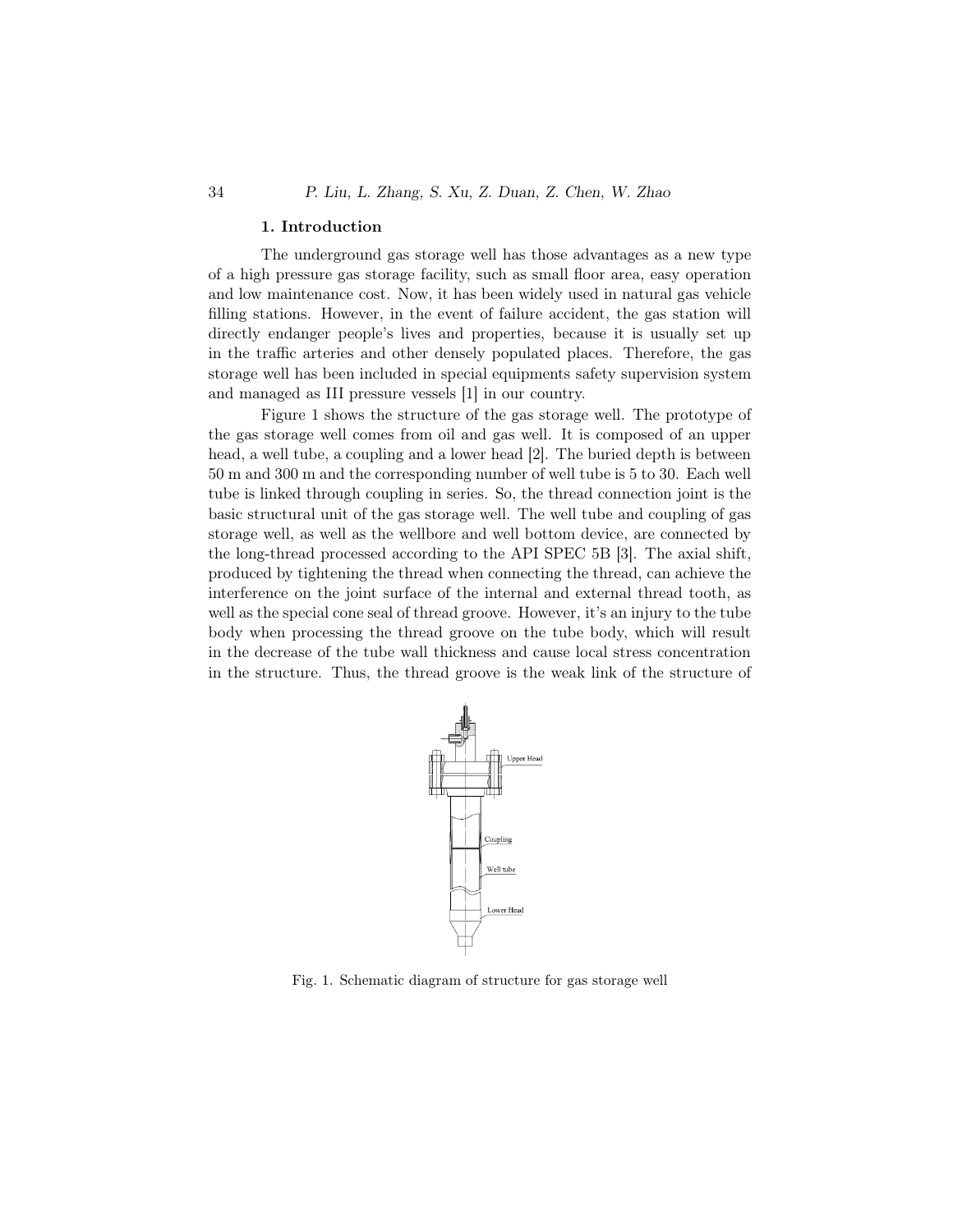the gas storage well [4]. However, limited feasible studies and practical tests have been reported on studying the security of thread connection joint of gas storage well.

Numerical method is a useful way to research the thread structure, because it's difficult to measure [5]. For Example, literatures [6–8] established the calculation model of thread connection joint of gas storage well and analyzed the stress distribution of well tube and well head. Numerical model cited in the above literatures, however, only considered the internal pressure of well tube, without considering the affect of make-up torque of thread pre-tightening. The torque, as a load of this structure, will directly affect the deformation and stress distribution of internal thread of well tube and coupling in the gas storage well. The result is hardly convincing if the torque loads are not considered.

In this work, a finite element analysis model of gas storage well tube and coupling with a consideration of make-up torque was established, and the variation regularity of the stress of thread connection joints with the variation of make-up torque was also researched. This work provides a numerical analysis for the design, production and application of the well tube of the gas storage well and even oil well.

#### 2. Establishment of the finite element model

#### 2.1. The finite element model

There are some differences between the head and bottom sealing of gas storage well produced by various manufacturers. In order to make research results more general, only the well tube and coupling thread joint are analyzed in this paper. The problem is simplified to an axisymmetric problem because the stress direction on the threaded end is almost parallel to the centerline due to the very small helix angle of the connecting thread of the gas storage well [9]. So, only half of the geometrical model is taken to be calculated due to the symmetrical structure of the well tube on both sides of the coupling.

On the basis of the above simplification, the geometric model, as shown in Fig. 2, is established for stress analysis and calculations. The thread dimension is shown in Fig. 3 and the thread taper is 1:16. The 8-note isoparametric element is used for mesh generation to do thinning processing for the grid of thread connection. Mesh generation is shown in Fig. 4. The analysis is based on elastic finite element method [10]. The material is L-80. Elastic modulus is  $E = 2.03 \times 10^5$  MPa and Poisson's ratio is  $\mu = 0.3$ . Contact element is used to analyze and calculate the threaded joints. Friction coefficient between the thread are related to sealing grease, generally to be 0.015–0.025 [11, 12]. In this calculation, the friction coefficient is 0.02.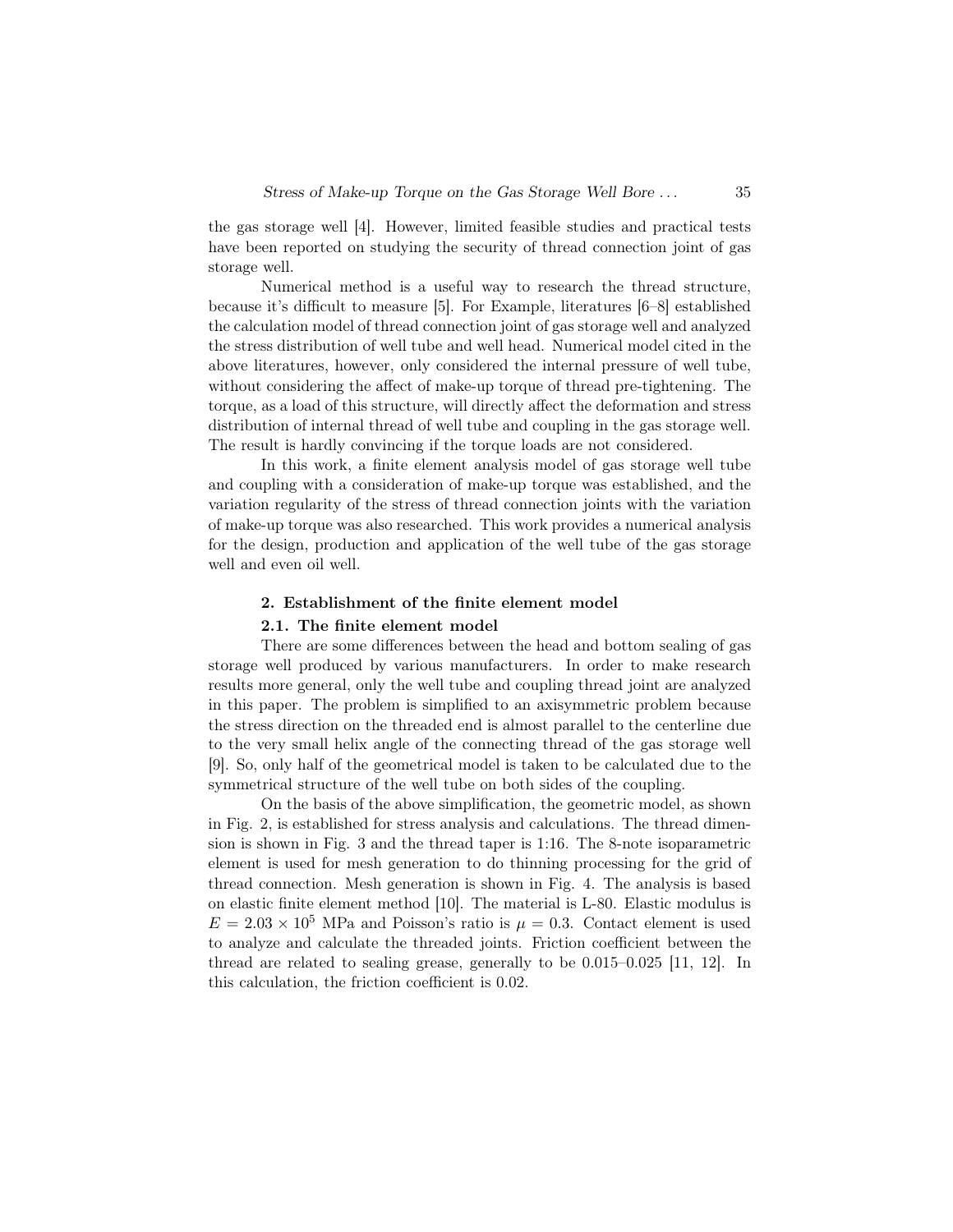

Fig. 4. Finite element analysis mesh of threaded joints

### 2.2. Validity check of numerical model

In order to test the correctness of the results of the calculation of the model of the gas storage wells, a stress-strain measurement of the gas storage wells is carried out and the arrangement of the measuring points is shown in Fig. 5. Extracting the results of the stress of the key points of the coupling and the shell, compared with the results of numerical analysis, and results are shown in Table 1. It can be seen that the numerical calculation and experimental results are basically consistent, and the error is less than 8%.



Fig. 5. The arrangement of measuring points

#### 3. Results, analysis and discussion

## 3.1. Calculation method of make-up torque

The reverse deduction method is used in this work, because torque load cannot be directly applied into the axisymmetric model. Firstly, according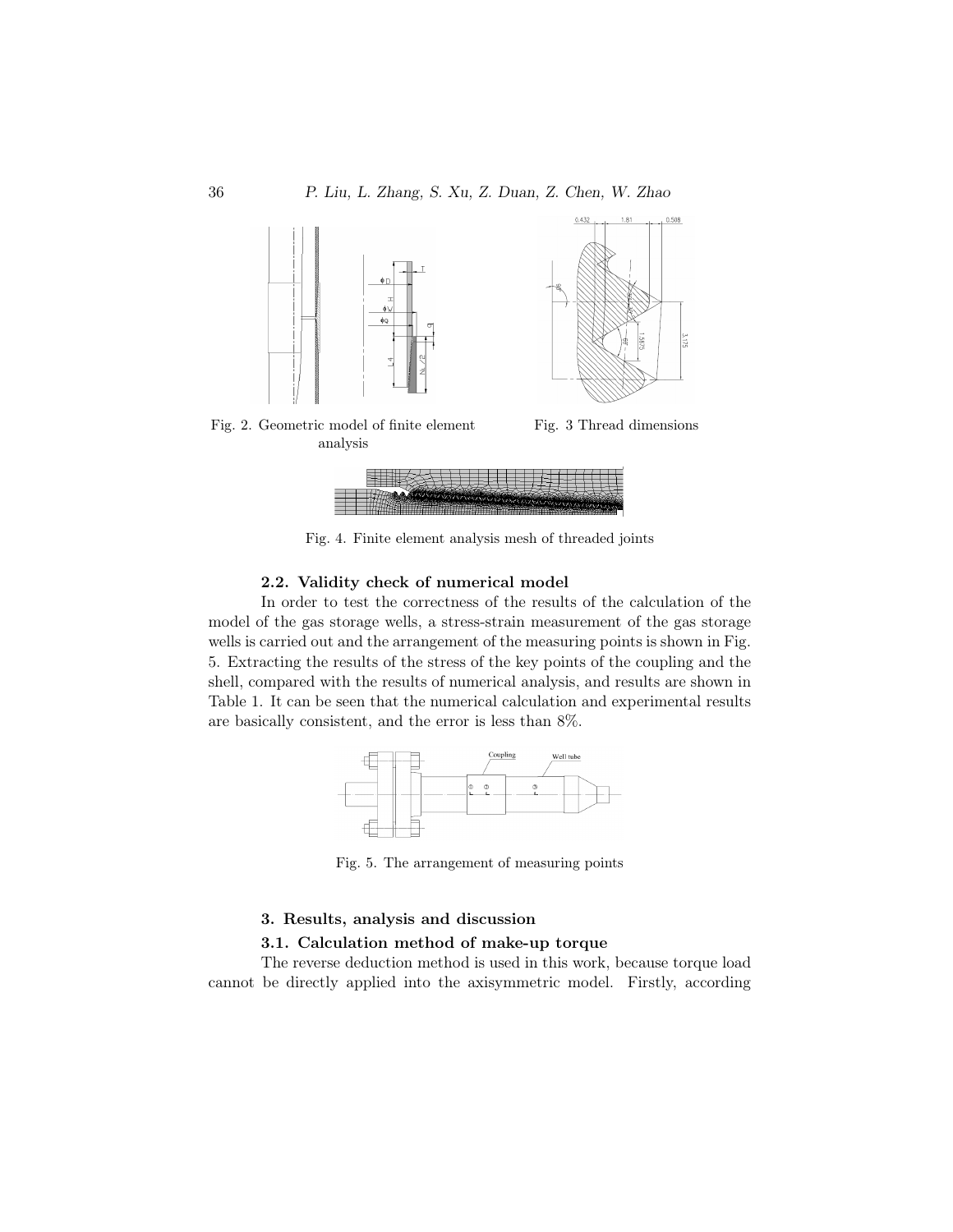| Position             | Casing pipe,               | Top of coupling, | Middle of coupling, |
|----------------------|----------------------------|------------------|---------------------|
| Calculation          | point 1                    | point 2          | point 3             |
| method               | Circumferential stress/MPa |                  |                     |
| Experimental results | 289.2                      | 164.15           | 157.56              |
| Analytical solution  | 295.7                      | None             | None                |
| Numerical simulation | 267                        | 160              | 146                 |
| Error of numerical   | 7.7                        | 2.6              | 7.4                 |
| $simulation/\%$      |                            |                  |                     |

Table 1 Comparison of results

the geometric dimension of the thread between internal and external thread, the value of interference fit under the different RN is determined. Secondly, the appropriate contact conditions are set and the contact pressure between the threads under different magnitude of interference simulated using finite element calculation method. Finally, by using the self-compiling program, contact pressure of different node is extracted, then multiplies by the action area and central moments, the corresponding make-up torque of thread of different magnitude of interference is obtained. Taking the upper face of single thread shown in Fig. 6 as an example, the make-up torque on this plane can be derived as follows

$$
M = 0.5f \cdot [(R_{N1} + R_{N2}) \cdot S1 \cdot R1 + (R_{N2} + R_{N3}) \cdot S2 \cdot R2 + (R_{N3} + R_{N4}) \cdot S3 \cdot R3 + (R_{N4} + R_{N5}) \cdot S4 \cdot R4],
$$

where  $M$  the make-up torque,  $f$  the friction coefficient,  $P$  the contact pressure,  $R$  the radius; Subscript:  $N1$ ,  $N2$  and so on, the node number.

Similarly, the corresponding make-up torque of different RN between well tube and coupling can be obtained.

3.2. Affect of make-up torque on coupling stress distribution

The gas storage well, whose diameter  $D = 177.8$  mm and wall thickness  $I = 10.36$  mm. Von-Mises stress distribution is shown in Fig. 7 for the stress distribution between coupling and well tube joints with RN is 2.

Figure 7 shows that when  $RN = 2$ , there is a larger stress on the well tube and coupling. The overall stress level of the well tube is higher than that of the coupling, but the overall maximum stress comes from the coupling. As for the well tube, the Von-Mises stress is generally more than 500 MPa. What's more, with the increase of the wall thickness, the overall stress level decreases gradually, but its internal maximum stress occurs in maximum wall thickness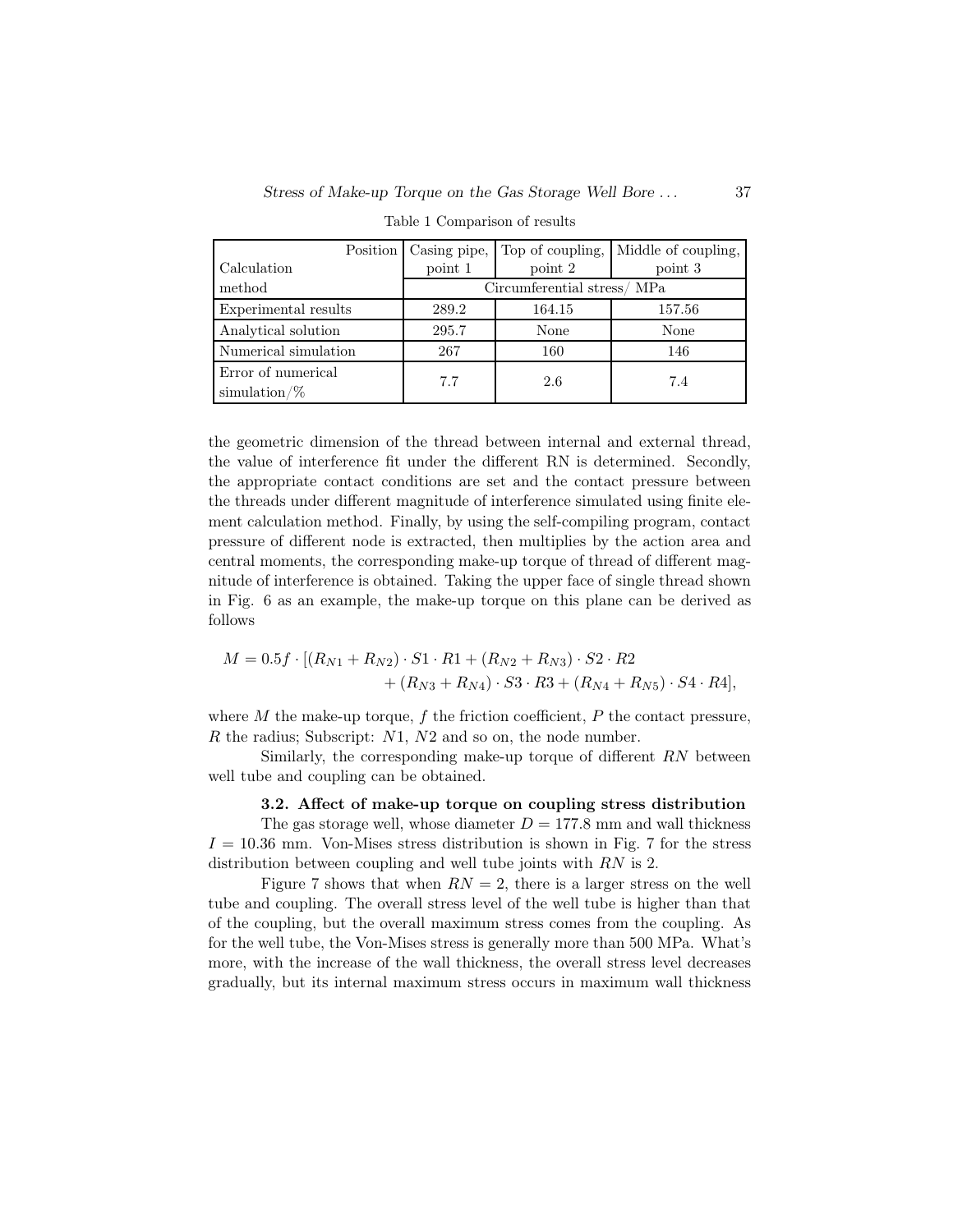

Fig. 6. Calculation schematic diagram of single-threaded torque



Fig. 7. Von-Mises stress distribution cloud of coupling

of the thread which connects with the coupling. That is the bottom of the first thread on the left side connected with the coupling. For coupling, when the wall thickness increases, the overall stress level decreases gradually, and its internal maximum stress occurs in the minimum wall thickness of the thread, which is connected with the well tube at the bottom of the first thread in the left side connected with the well tube. Since there is a larger stress both in the coupling and well tube, the make-up torque will definitely have a greater impact on the stress distribution of the gas storage well subjected to internal pressure load. Thus, make-up torque should not be ignored.

The contact pressure distribution at the junction between the coupling and the well tube is shown in Fig. 8. The maximum contact stress exists in the top of the first thread tooth on the left side of the coupling and well tube. It will cause the bending of the corresponding thread tooth and make the stress at the bottom of the thread tooth turn to be the largest one eventually. Therefore, the maximum stress of the coupling and the well tube occurs at the end of the first thread on the left side. The maximum stress whose main component is peak stress exits in limited regions, which causes fatigue failure instead of significant deformation.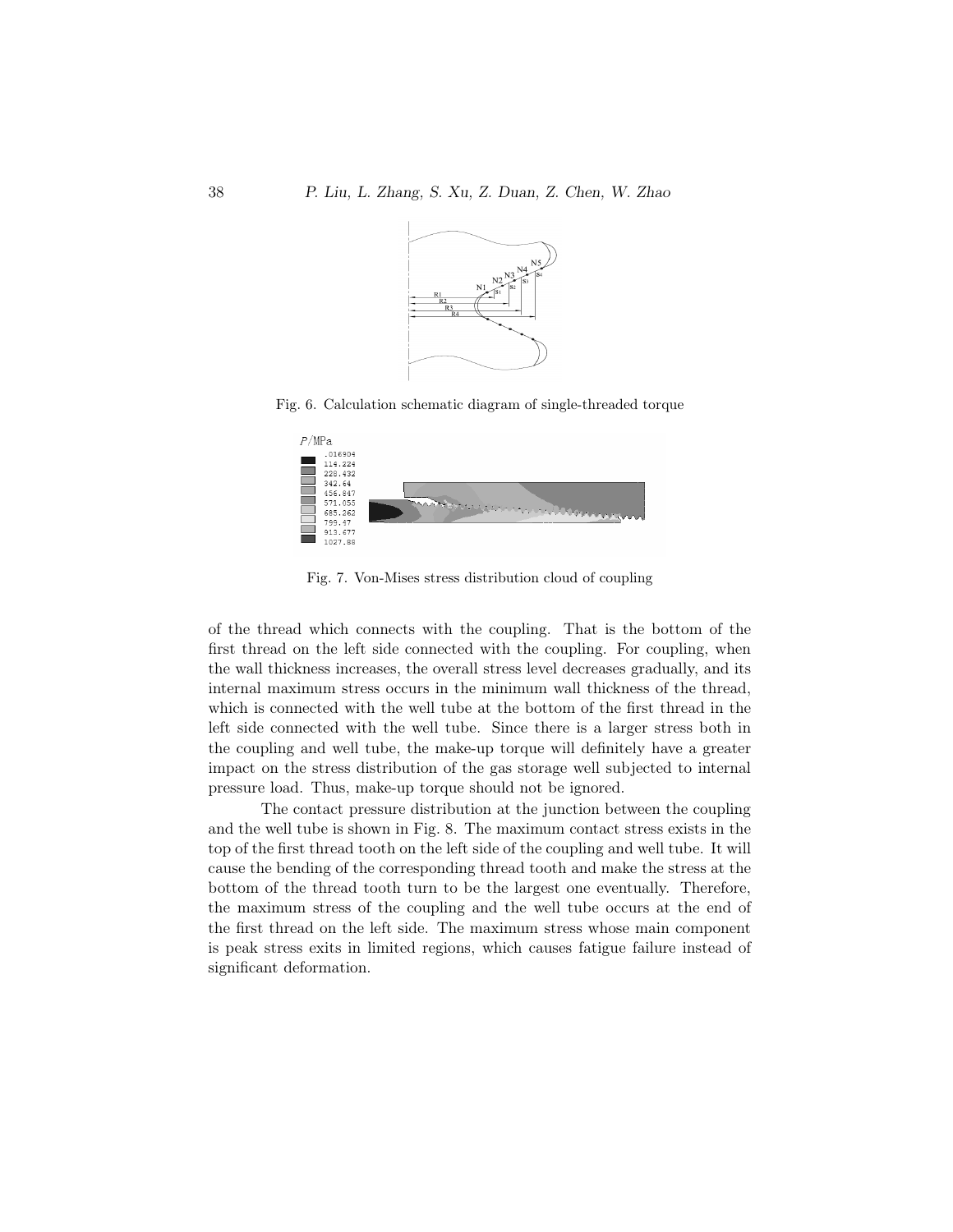

Fig. 8. Contact pressure distribution cloud of coupling

# 3.3. Method for determining the number of pre-tightening threads of coupling

The stress distribution cloud of coupling under different make-up torque is drawn on the basis of simulation on  $RN = 0.5, 1, 1.5, 2$  and 2.5, as is shown in Fig. 9. It can be seen, that with the increase of RN between coupling and well



Fig. 9. Stress distribution cloud of coupling under different make-up torque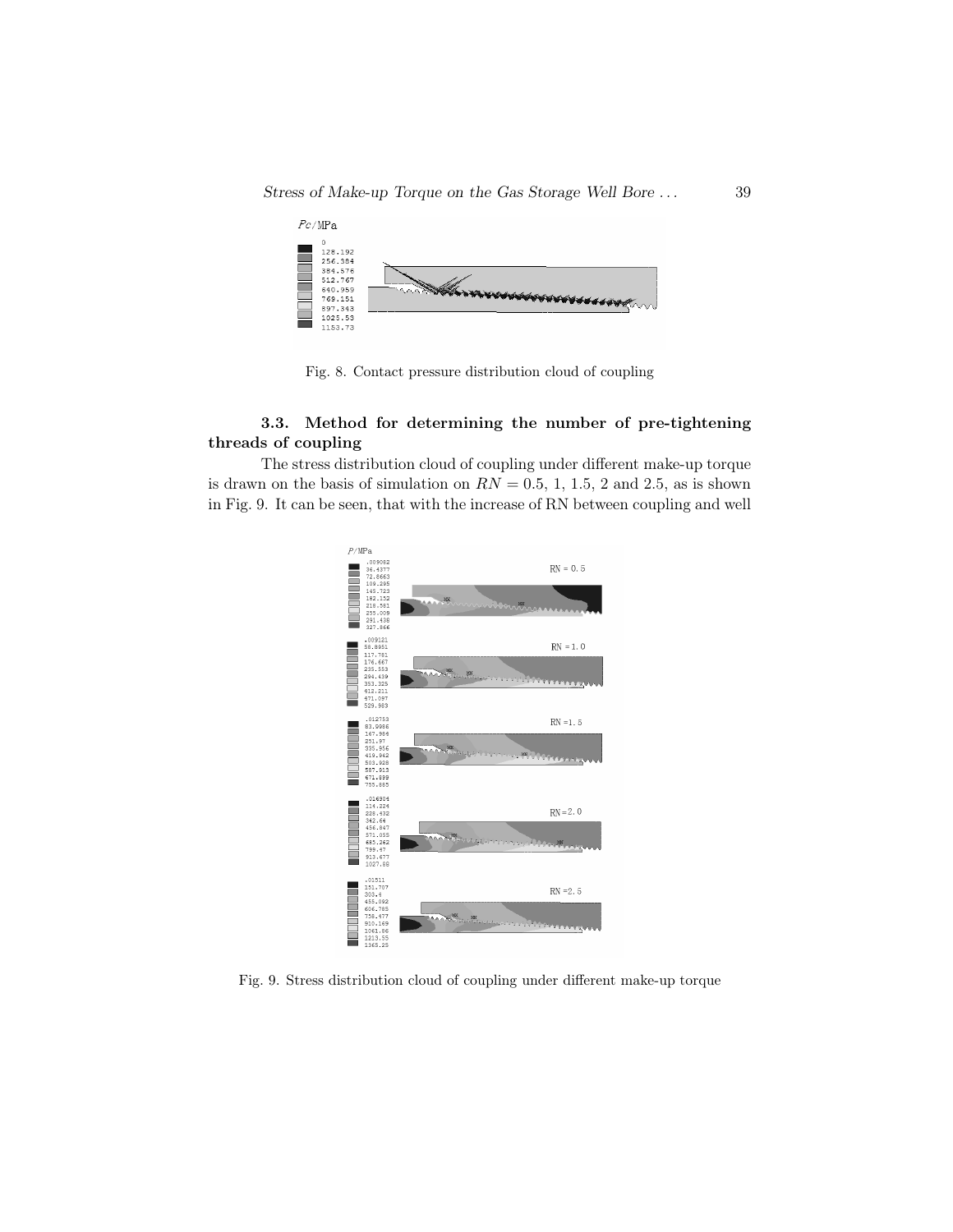tube, both overall stress level and maximum stress are increasing gradually, but the overall distribution trend is almost the same. The maximum stress appears at the bottom of the first thread tooth of both contacts, where fatigue failure is easily to happen.

Extracting the stress of thread contact, the change relation between make-up torque of coupling and well tube and RN is calculated, as is shown in Fig. 10.



Fig. 10. Change relation between make-up torque and number of threads

Make-up torque increases with the increase of  $RN$ , they tend to be a linear relationship. Comparing the results with the make-up torque range specified in the SY/T5412-2005 standard [13], the reasonable RN between the coupling and the well tube of the gas storage well is in the range of 1.6–2.5, while the coupling is in the best make-up torque condition when  $RN$  is 2. Therefore, numerical results match exactly the RN and make-up torque suggested in the standard. This fact proves the correctness of the calculation model in this paper from another aspect. So, the established numerical model and the calculation method can be used to predict the pre-tightening of the coupling make-up torque of the gas storage well and determine the number of pre-tightening threads and guide the engineering operation.

## 4. Conclusion

Considering the impact of pre-tightening force, a finite element numerical model of the gas storage well is established in this paper. And the calculation method of the make-up torque and its impact on the stress of coupling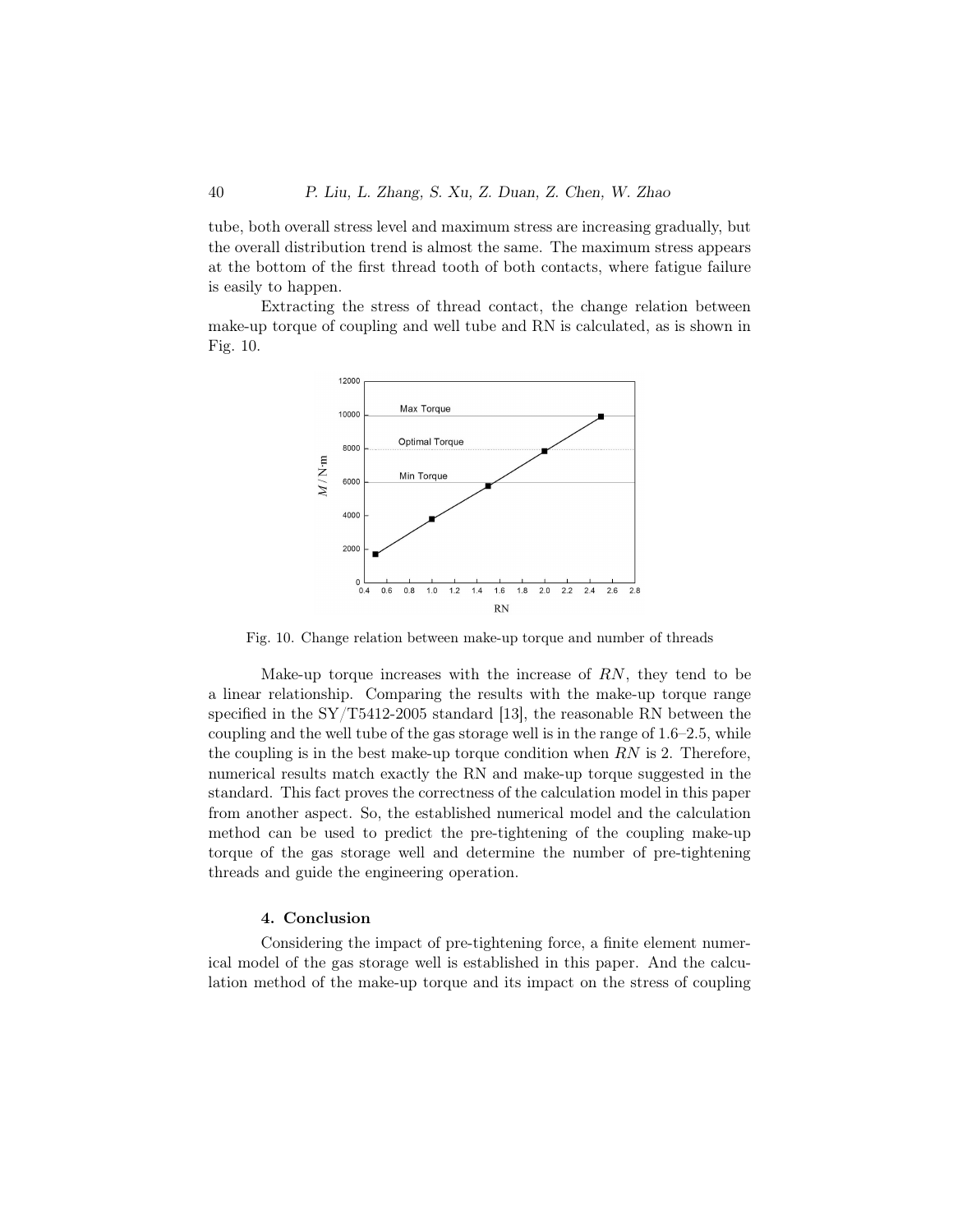are discussed in detail. The conclusions are as follows:

(1) The finite element model of the gas storage well which is established in this passage can obtain the stress distribution inside the vessel, the simulation results basically tallies with experimental results, and the error is less than 8%.

(2) The make-up torque cannot be simply ignored because it has a great impact on internal stress distribution of gas storage well. The numerical model and the calculation method in this work can be used to predict the number of pre-tightening threads of the gas storage well.

(3) Under the action of the pre-tightening force, the overall stress level of inside of the gas storage well tube is higher than the external coupling, but the maximum stress appears in the coupling.

(4) With the increase of RN between coupling and well tube, the overall stress levels are gradually increasing, but the overall distribution trend is almost unchanged. The first thread, contacting with each other, is the possible place of fatigue failure.

(5) With the increase of RN between coupling and well tube, the makeup torque between them increase gradually and linearly

### **REFERENCES**

- [1] Chen, Z. Z., K . Shi, B. X. Li.. Discussion of Design Issues of Gas Storage Well. Pressure Vessel, 29 (2012), No. 2, 49–56.
- [2] Li, K. X. Drilling Manual (the First Party) Volume 1, Volume 2, Volume 3, BeiJing, Petroleum Industry Press, 1990.
- [3] API SPEC 5B. Specification for Threading, Gauging and Thread Inspection of Casing, Tube, and Line Pipe Threads.
- [4] SY/T 5322. Strength Design Method of Casing String.
- [5] Tang, X., D. M. Luo. Stress Analysis and Fatigue Analysis of CNG underground gas Storage Well. Natural Gas and Oil,  $28$  (2010), No. 3, 49–52.
- [6] Feng, X., J. C. Liu, M. Yang, S. P. Zeng, W. B. Liu. Finite Element Analysis of the Coupling of the CNG Filling Stations In Underground Gas Storage Wells. Natural Gas Industry, 28 (2008), No. 6, 118–119.
- [7] Yang, L., Z. Liang, J. L. Tian, L. Zhang, Y. H. He. Threaded Calculation and Finite Element Analysis of the CNG Storage Wells. Oil Field Equipment, 37 (2008), No. 10, 59–63.
- [8] Feng, X., Y. L. He, B. Li, T. J. Lin, X. Liu. Finite Element Analysis of Bottom Head of Filling Stations Underground Gas Storage Wells. Surface Engineering of Oil and Gas Fields,  $27$  (2008), No. 3, 5–7.